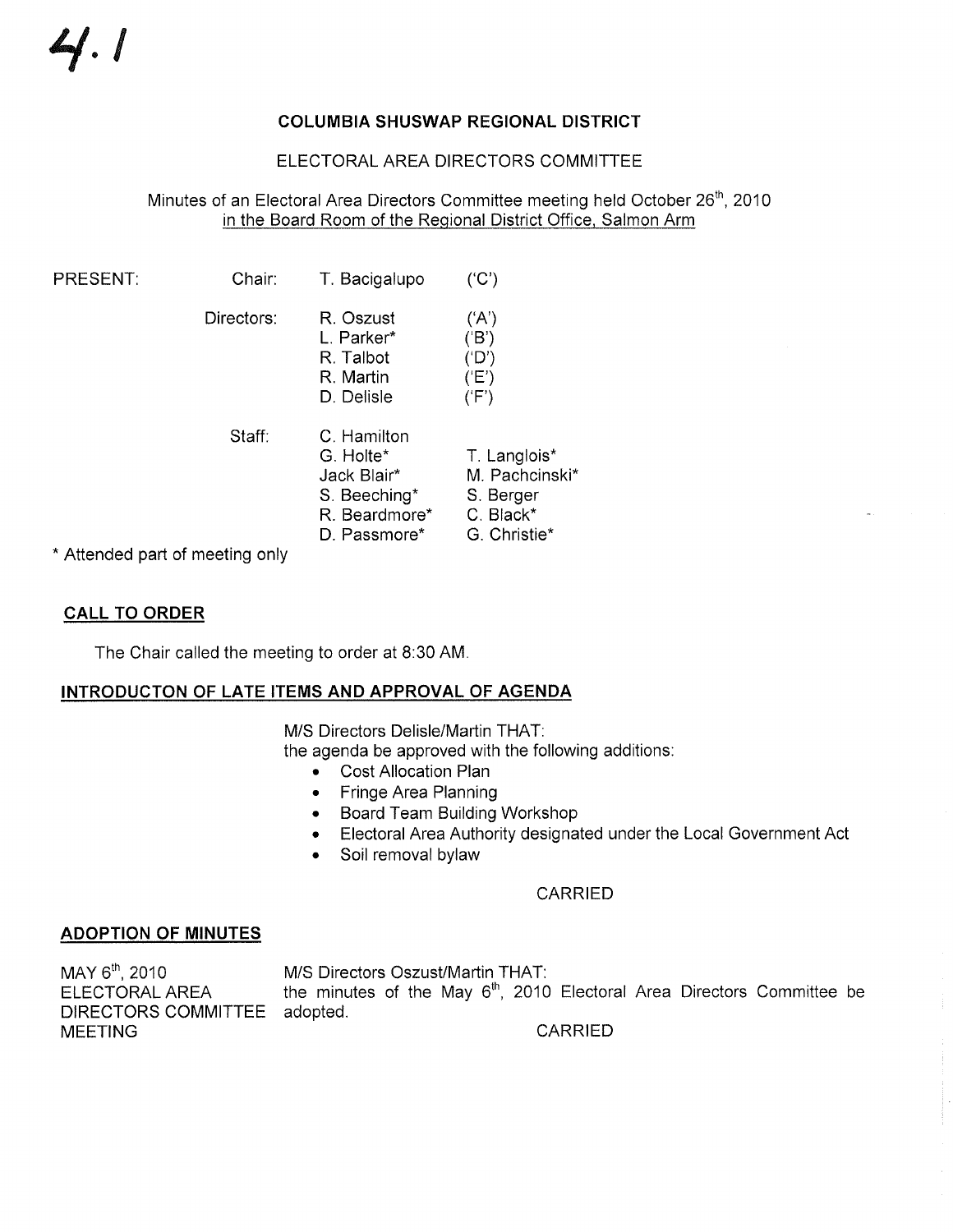# ENVIRONMENT AND ENGINEERING SERVICES

FIRE SERVICES REVIEW IMPLEMENTATION PLAN Gary Holte, Manager, Environment and Engineering Services, noted that the Electoral Area Directors were forwarded a copy of the Fire Services Review lmplementation Plan (the Plan) in September, to allow for an opportunity to review the lengthy document. He advised that the plan would be breaking new ground, and that the Province had spent a great deal of time reviewing the Plan, and had provided input. Mr. Holte explained that he would be giving a PowerPoint presentation to highlight the recommendations.

> The Chair requested direction from the Committee on how they would like to proceed in regard to this item, and was advised that the Committee would like the opportunity to ask questions throughout the presentation.

> Using the PowerPoint presentation as a reference, Mr. Holte then addressed each of the recommendations outlined in the summary of the Plan, and allowed Directors the opportunity to ask questions and seek clarification on each of the recommendations. Directors indicated their approval of certain items, their concern with others, and a lengthy discussion followed. Specific concerns identified by the Directors were in regard to: allocation of costs; a potential need for additional staff resources; reduction in authority of local committees; lack of public consultation during the process of development of the Plan; and Board Approval Process versus Elector Approval Process to merge or encompass the 13 existing fire suppression areas into a single service area.

> The Chair asked for clarification on what motivated the preparation of the Plan.

> Mr. Holte advised the Directors that the Plan was drafted due to changes in legislation including Occupational Health and Safety requirements; outdated bylaws; risk and liability issues; and direction from the Board following receipt of the Fire Services Review Report prepared by David Mitchell & Associates Ltd.

> Charles Hamilton, CSRD CAO, asked for clarification on the next steps in implementing the Plan. He noted that there appeared to þe some support to proceed cautiously; first with a substantial public consultation process, followed by Board input to move the Plan forward as presented, or with significant changes, if applicable.

> The Directors noted additional issues in regard to the proposal to merge the fire suppression areas into a single service area with one budget. These concerns included: the need to identify capital budget items for the next 5 or 10 years; the use of weighted votes; and separation of operational expenses from capital expenses.

> Directors also requested that the reference to fire inspection and enforcement of the BC Building Code in the Plan þe removed.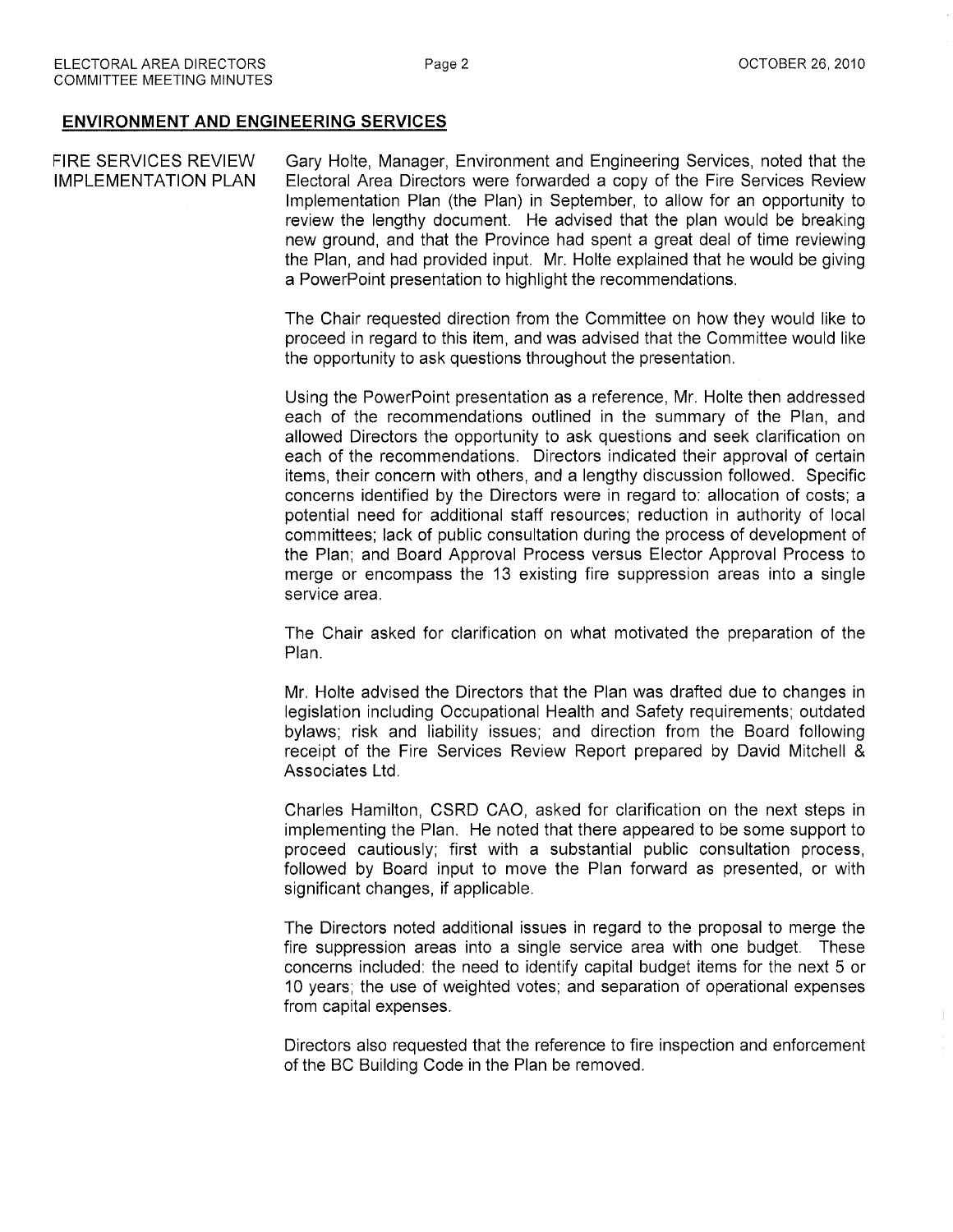|                            | FIRE SERVICES REVIEW The CAO noted that the Directors will need to provide staff with direction, |
|----------------------------|--------------------------------------------------------------------------------------------------|
| <b>IMPLEMENTATION PLAN</b> | indicating which sections of the Plan are acceptable, where revisions are                        |
| (cont.)                    | required, and how to proceed from this point.                                                    |

Director Parker arrived at the meeting and the Committee recessed at 12:05 and reconvened at 12:50.

The Directors reviewed each of the summary recommendations set out in the Plan, with the intent to clarify their position on each.

M/S Directors Martin/Oszust THAT:

subject to budgetary approval, the Electoral Area Directors approve the following recommendations of the Fire Services Review lmplementation Plan:

- 1. That the CSRD establish a separate joint Occupational Health and Safety Committee for Fire Services;
- 2. That the CSRD conduct a review of its fire Records Management System needs, and seek an appropriate and cost-effective solution to providing a centralized system of records management;
- 3. That the CSRD identify specific, fundamental administrative tasks currently handled by volunteers in the Fire Department and either:
	-
	- a) Upload the task to the CSRD; or<br>b) Provide systems or assistance that will reduce the burden on fire departments and facilitate CSRD oversight and review;
- 4. That the CSRD recognize the Role and Office of the Fire Services Coordinator and update the Operational Criteria Bylaw (BL 5286) for Regional Volunteer Fire Departments;
- 5. That the CSRD establish a coordinated public fire safety education program that is available to all fire departments throughout the CSRD following the review with a region wide Fire Services Advisory Committee: and
- 6. That the CSRD design a standardized officer qualification and training program based on the suggested topic areas within the CSRD to create a "succession plan" for fire officers and prepare members for future chief officer positions, and the Co-ordinator, using the criteria as a guide, to enter into discussions with the fire chiefs and officers to establish <sup>a</sup> standard set of proficiencies for each rank within the fire department from fire fighter to fire chief, and these standards to include measurable factors that recognize comparable experience, and include transitional provisions for existing officers and chiefs, and that the Co-ordinator, using the criteria provided, enter into consultations with Fire Chiefs and officers to establish a system of equitable and consistent remuneration of fire department members across the region;

and forward the recommendations to the CSRD Board for consideration at its Novemþer 18,2010 regular meeting.

CARRIED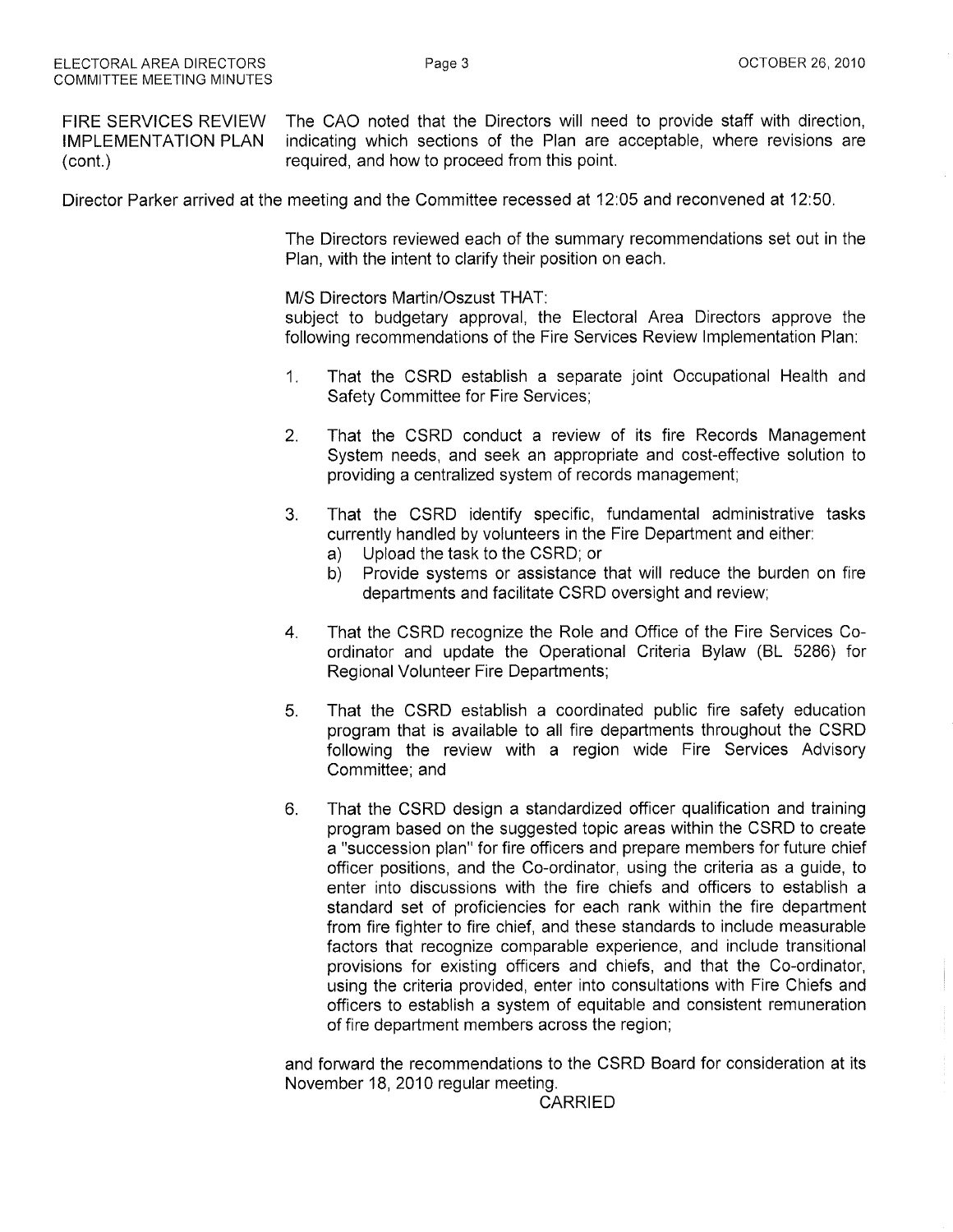| SEWER SYSTEM<br>ACQUISITION<br>STRATEGY | Gary Holte, Manager, Environment and Engineering Services, noted that the<br>Electoral Area Directors were forwarded a copy of the Sewer System<br>Acquisition Strategy (the SSAS) in September to allow for an opportunity to |
|-----------------------------------------|--------------------------------------------------------------------------------------------------------------------------------------------------------------------------------------------------------------------------------|
|                                         |                                                                                                                                                                                                                                |
|                                         | review the document. He explained that the SSAS paralleled the Water                                                                                                                                                           |
|                                         | System Acquisition Strategy in many respects, with the primary difference                                                                                                                                                      |
|                                         | being that the developer must first apply to register a discharge and the CSRD                                                                                                                                                 |
|                                         | must receive written acknowledgement from MOE that the registration is                                                                                                                                                         |
|                                         | compliant with the Municipal Sewage Regulation (MSR). Mr. Holte explained                                                                                                                                                      |
|                                         | that he would be giving a PowerPoint presentation to explain the                                                                                                                                                               |

recommendations.

The Chair asked for clarification on the motivation behind the preparation of the SSAS.

Mr. Holte explained that the solution common to the four approved Liquid Waste Management Plans (LWMPs) - that the CSRD shall own and operate new community sewer systems - is the driver for the Sewer System Acquisition Strategy. He also advised the Directors that during the consultation process of the LWMPS, the public indicated their strong support for local government owning and operating new sewer systems.

Discussion followed with Directors requesting additional information and clarification on a number of items, including: 50 connections as the minimum numþer for takeover by the CSRD; liability issues; cost allocation; and potential for lake discharge.

The CAO asked whether the Directors believed that the SSAS is the direction they wish to take and to provide direction to staff,

M/S Directors Martin/Delisle THAT:

the Electoral Area Directors approve the policies in the Sewer System Acquisition Strategy and forward the Strategy to the Board for approval at its November 18,2010 regular meeting.

> DIRECTORS BACIGALUPO & OSZUST OPPOSED CARRIED

### DEVELOPMENT SERVICES

ELECTORAL AREA'D' Roger Beardmore, Team Leader, Parks & Recreation, spoke to the memo COMMUNITY WORKS from Jan Thingsted, CSRD Planner, explaining that a desire to limit the use of FUNDS ACQUISITION gas-powered boat motors on Gardom Lake was identified during the Area 'D' gas-powered boat motors on Gardom Lake was identified during the Area 'D' GARDOM LAKE BOAT Parks Plan process and the development of the Ranchero/Deep Creek Official<br>MOTOR RESTRICTION Community Plan. Mr Beardmore advised that a continuum of options had Community Plan. Mr Beardmore advised that a continuum of options had been reviewed and that a clear majority was in favour of a total restriction of gas-powered boat motors on Gardom Lake, He further noted that this initiative appears to meet the criteria for access to the Community Works Funds. Transport Canada has also indicated its support for the process.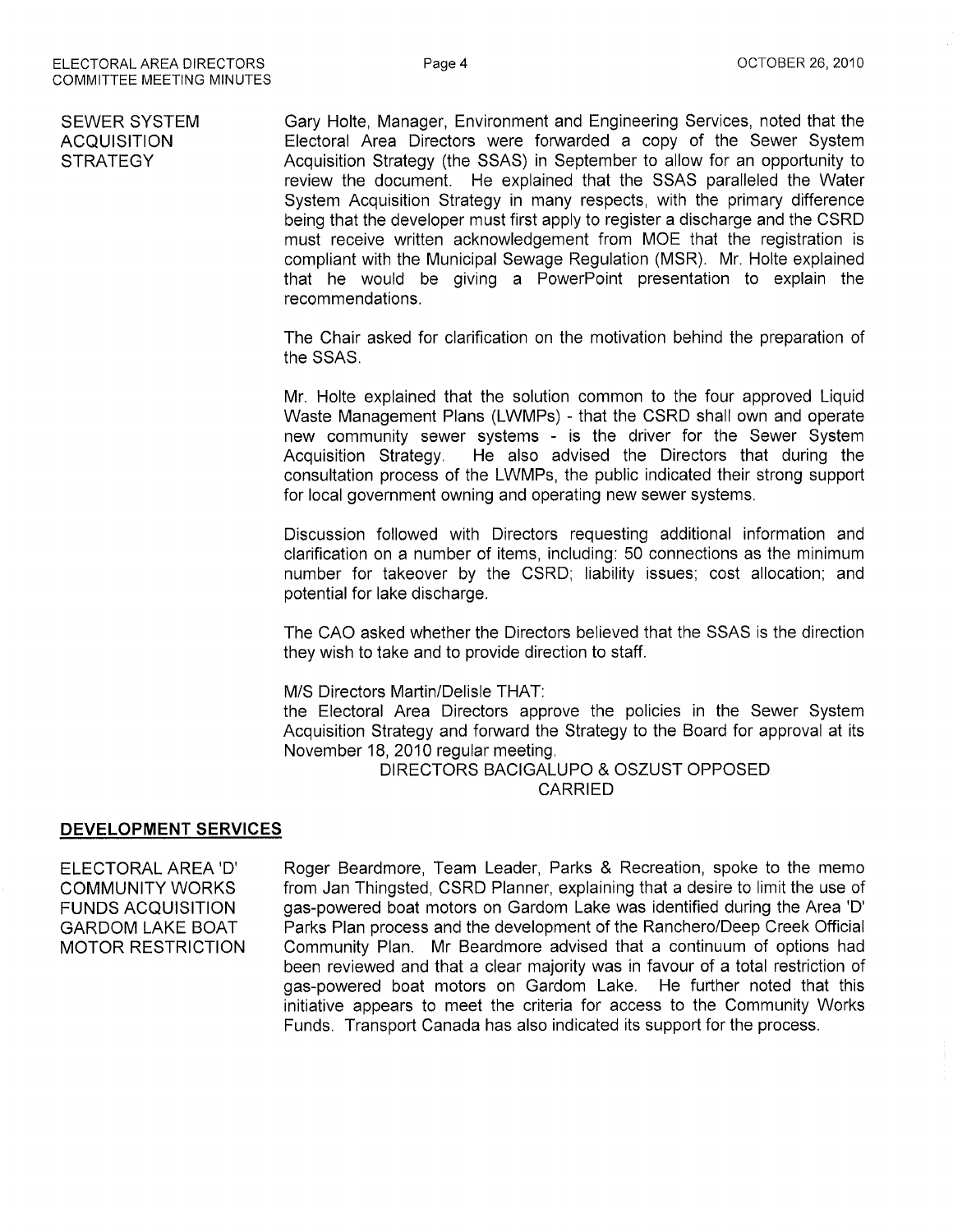ELECTORAL AREA'D' COMMUNITY WORKS FUNDS ACQUISITION GARDOM LAKE BOAT MOTOR RESTRICTION (cont.)

SCOTCH CREEK NEIGHBOURHOOD OFFICIAL COMMUNITY PLAN

#### M/S Directors Talbot/Oszust THAT:

The Electoral Area Directors approve up to a \$5,000 expenditure from the Electoral Area 'D' Community Works Funds to cover any costs incurred pursuing a total gas motor restriction on Gardom Lake and forward the repoft to the CSRD Board for approval at its November 18,2010 regular meeting. CARRIED

Marcin Pachcinski, Planner, explained that the need to develop the Scotch Creek Neighbourhood Official Community Plan (SCNOCP) was identified during the development of the Electoral Area 'F' Official Community Plan Bylaw No. 830. Mr. Pachcinski provided a brief summary of the background and process to date, and included a PowerPoint presentation that outlined the public consultation process and highlighted some of the major issues. Both Mr. Pachcinski and Director Delisle noted that there were strong differences of opinion on issues relating to densities and that in developing the SCNOCP the CSRD is attempting to take a balanced approach on density.

M/S Directors Delisle/Parker THAT: the Scotch Creek Neighbourhood Official Community Plan be accepted;

AND THAT:

staff be directed to prepare a bylaw amendment to the Electoral Area 'F' Official Community Plan Bylaw No. 830 to incorporate the Scotch Creek Neighbourhood Official Community Plan and maps.

#### CARRIED

FORESHORE ZONING BYLAW CONCEPT Marcin Pachcinski, Planner, provided the Directors with a brief summary on the background of the Foreshore Zoning bylaw and an update on the process to date. He explained that although Fisheries and Oceans Canada's initial approach was to maintain sensitive areas completely free from docks and buoys, they have revised that position which has necessitated amendments to the proposed zones. Mr. Pachcinski went on to outline the public consultation to date and noted that residents living in the area of Adams Lake which is covered by the CSRD have expressed an interest and staff is therefore recommending inclusion of that area into the proposed bylaw. He emphasized that the goal is to have a foreshore zoning bylaw in place by the next boating season.

> A lengthy discussion followed with Directors requesting clarification and information on a number of items including: elimination of zoning boundaries fronting on First Nations lands; recognition of existing developments; differences in the manner that fee simple lots are treated in comparison to bare land strata or shared interest developments; whether the City of Salmon Arm and the District of Sicamous will be included in the referral process; and public rights to Crown land (the foreshore).